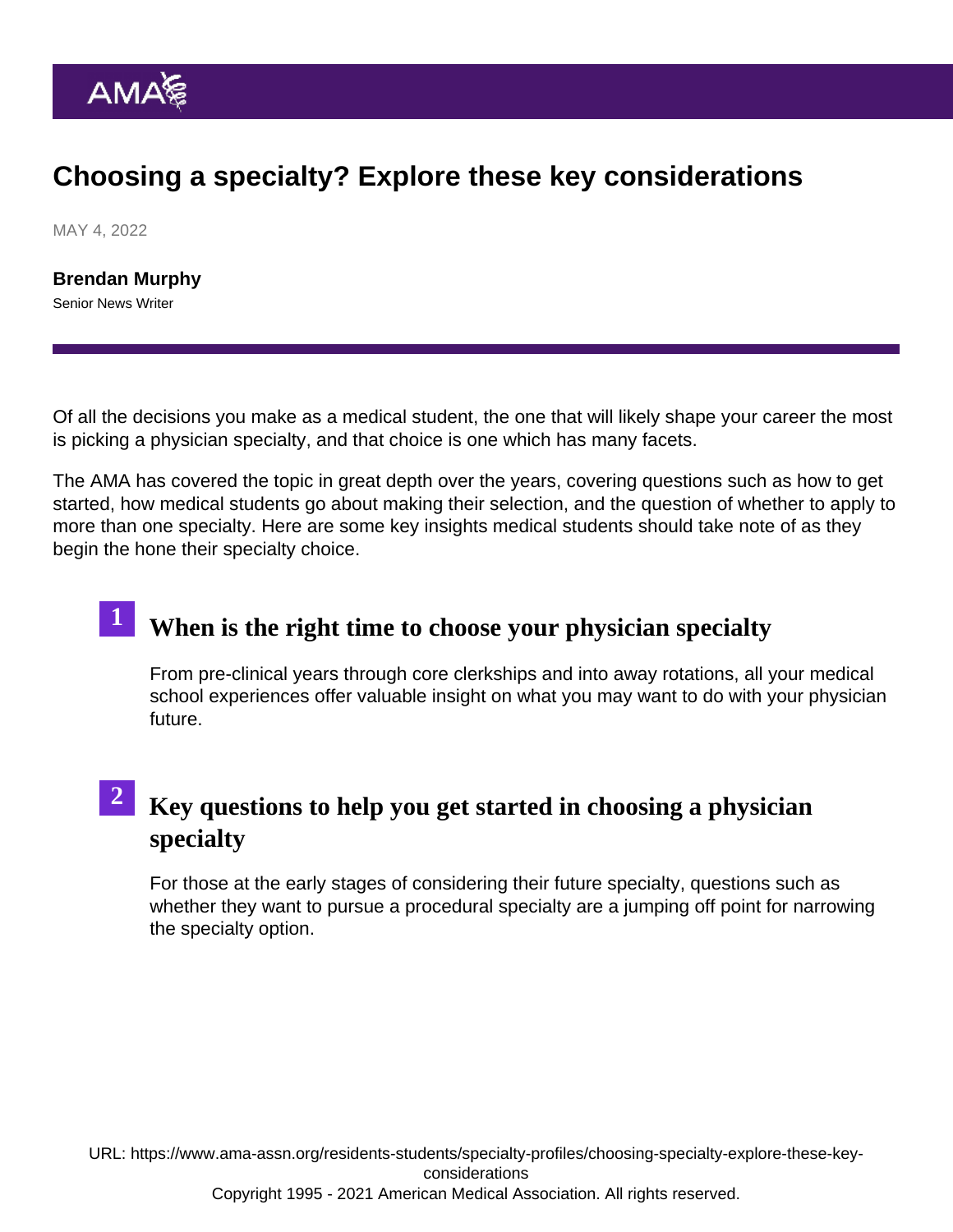# <sup>3</sup> [For a practical way to pick your physician specialty, study the dat](https://www.ama-assn.org/residents-students/specialty-profiles/practical-way-pick-your-physician-specialty-study-data)a

Finding the right physician specialty is a matter of knowing what you want to do, but it's also about knowing where you are wanted. Pursuing a medical or surgical specialty because of perceived prestige or competitiveness doesn't make for a fulfilling career. It also might not make for a match.

#### [Top specialties with the most medical residency positio](https://www.ama-assn.org/residents-students/specialty-profiles/top-10-specialties-most-medical-residency-positions)ns 4

Among the factors that can contribute to physician specialty choice is the magnitude of opportunity, as detailed in this unique view of program data from [FREIDA™, the AMA](https://freida.ama-assn.org/) [Residency & Fellowship Database](https://freida.ama-assn.org/).

#### [Physician specialty choice: Should residency training length matte](https://www.ama-assn.org/residents-students/specialty-profiles/medical-specialty-choice-should-residency-training-length)r? 5

The duration of training is all that stands between a physician and practice. For those selecting a specialty, the length of that training may be a factor—though experts seem to agree that's unlikely to be a sole or deciding factor on specialty choice.

## 6 [The factors that influence medical students' specialty choic](https://www.ama-assn.org/residents-students/specialty-profiles/11-factors-influence-med-student-specialty-choice)e

What motivates medical students to pursue a certain career path? The answers are both complex and individualized. Data on physician specialty choice looks at the question from a broad vantage point.

#### [What to know about applying to more than one physician special](https://www.ama-assn.org/residents-students/specialty-profiles/applying-more-1-medical-specialty-what-you-should-know)ty 7

When it comes to your future, it pays to be practical. In terms of applying to residency programs, that may mean diversifying your search to include more than one specialty.

URL: [https://www.ama-assn.org/residents-students/specialty-profiles/choosing-specialty-explore-these-key](https://www.ama-assn.org/residents-students/specialty-profiles/choosing-specialty-explore-these-key-considerations)[considerations](https://www.ama-assn.org/residents-students/specialty-profiles/choosing-specialty-explore-these-key-considerations) Copyright 1995 - 2021 American Medical Association. All rights reserved.